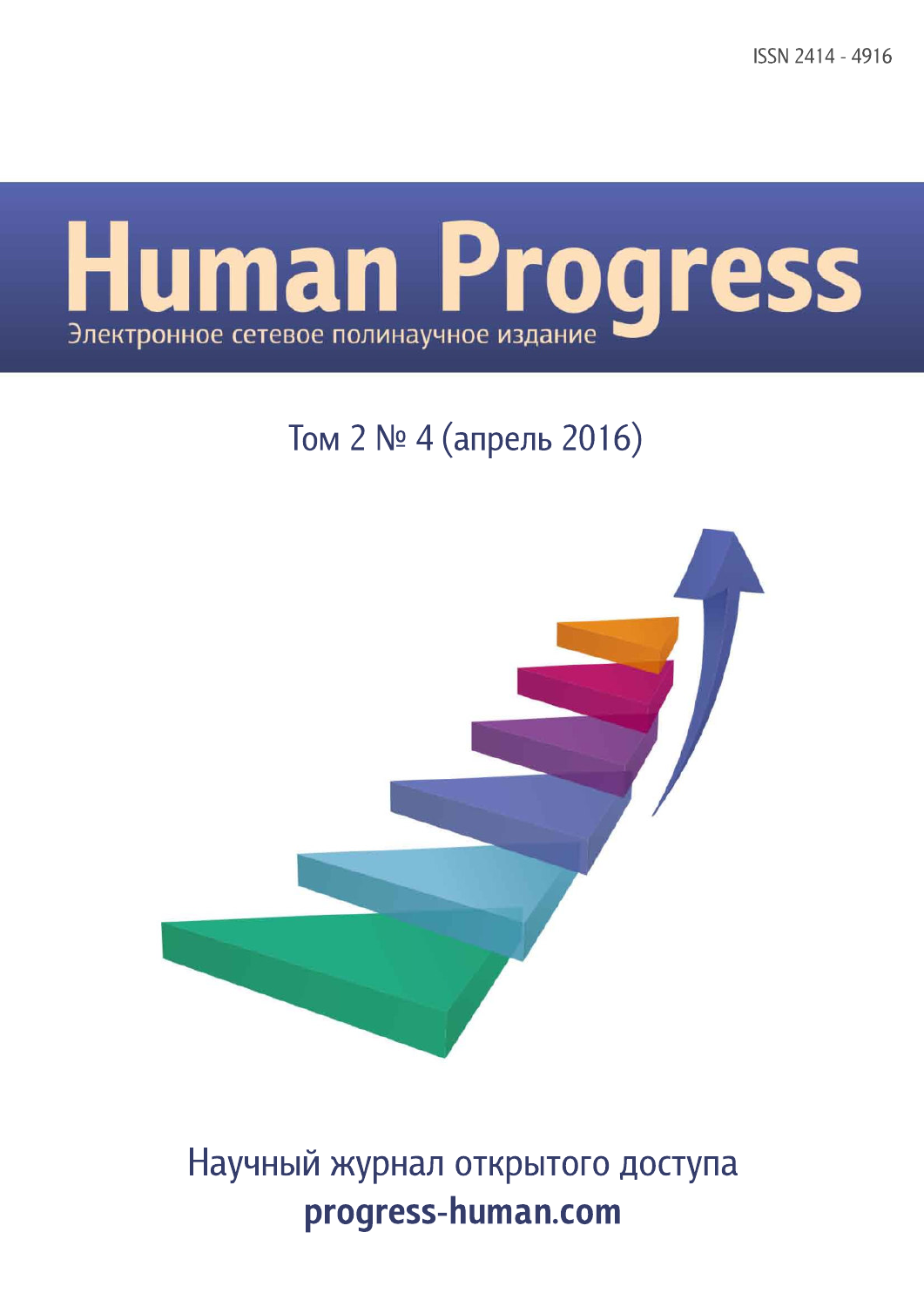#### **Главный релактор**

Кулькова Инна Анатольевна, д.э.н., профессор (redactor@progress-human.com)

#### Заместитель главного редактора

Плутова Мария Игоревна (instmen@ya.ru)

#### **Учредитель**

ООО ЛПО «Образовательно-научный институт менелжмента»

#### Адрес

620144 РФ, г. Екатеринбург, улица 8 Марта, дом 70, оф. 232

6+

Журнал зарегистрирован в Федеральной службе по надзору в сфере связи, информационных технологий и массовых коммуникаций Эл №ФС77-62455 от 27 июля 2015 г.

ISSN 2414-4916

Включен в Российский индекс научного цитирования

#### Редакционная коллегия

Zuzana Dvorakova, PhD, профессор, г. Прага, Чехия. Mauro Gatti, PhD, профессор, г. Рим, Италия. Kurpis Lada, PhD, профессор, г. Спокан, США. Разумова Татьяна Олеговна, д.э.н., профессор, г. Москва, РФ. Миэринь Лариса Александровна, д.э.н., профессор, г. Санкт-Петербург, РФ. Санкова Лариса Викторовн, д.э.н., профессор, г. Саратов, РФ. Шеломенцев Андрей Геннадьевич, д.э.н., профессор, г. Екатеринбург, РФ. Сурнина Надежда Матвеевна, д.э.н., профессор, г. Екатеринбург, РФ. Мансуров Гафур Закирович, д.ю.н., профессор, г. Екатеринбург, РФ. Леонтьев Игорь Леопольдович, д.мед.н., д.э.н., профессор, г. Екатеринбург, РФ. Ядранский Дмитрий Николаевич, д.соц.н., д.э.н., профессор, г. Екатеринбург, РФ. Федорова Алена Эдуардовна, к.э.н, доцент, г. Екатеринбург, РФ. Maria Menshikova, PhD in Management, г. Рим, Италия.